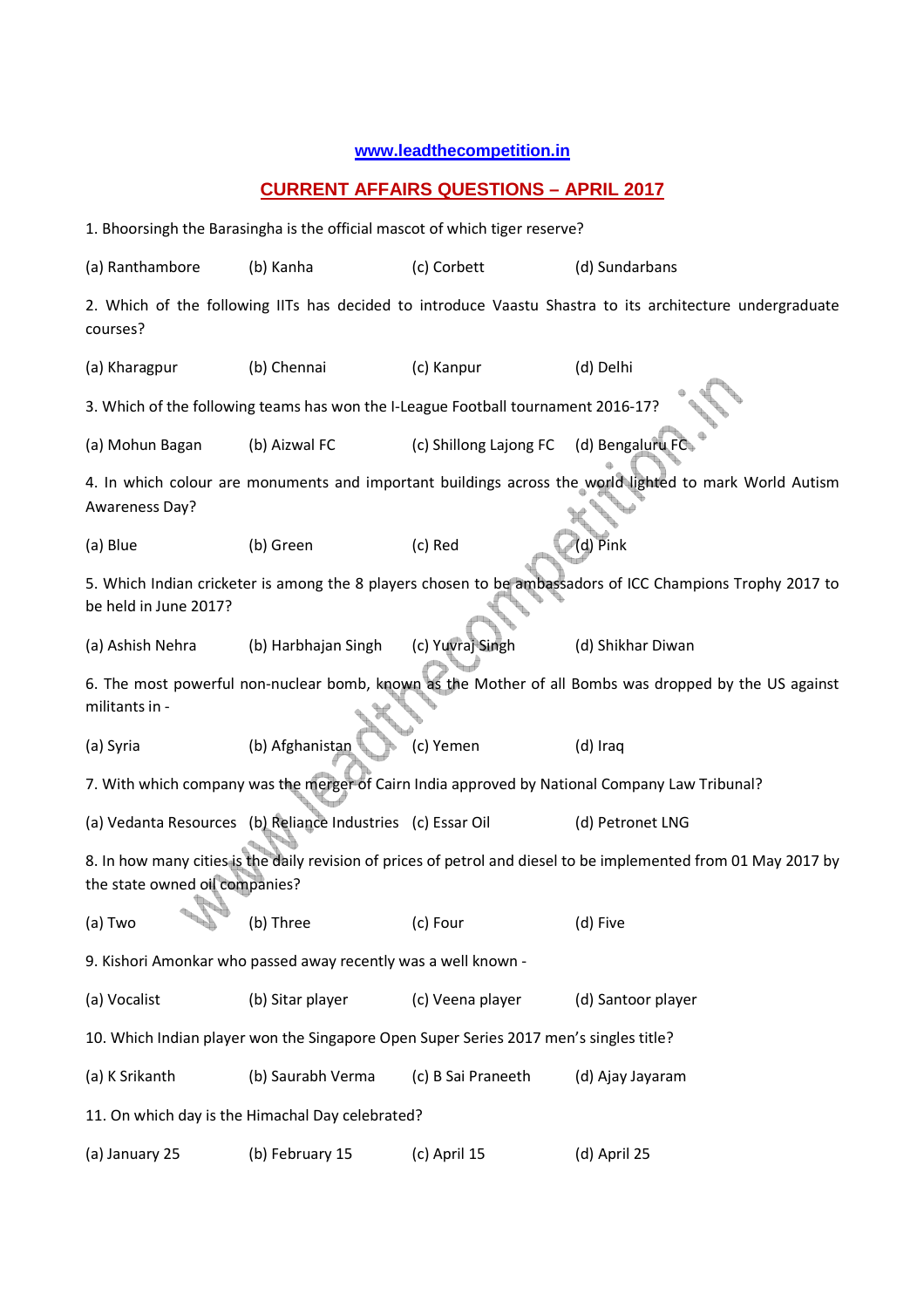12. In which colour are monuments and important buildings across the world lighted to mark World Haemophilia Day? (a) Blue (b) Green (c) Red (d) Pink 13. Which Indian leader was pictured on 4 postage stamps of 1948 which sold for a record 5,00,000 pounds at an auction in UK? (a) Rabindranath Tagore (b) Mahatma Gandhi (c) CV Raman (d) BR Ambedkar 14. Who of the following has been awarded the 52<sup>nd</sup> Jnanpith Award? (a) Raghuveeer Chaudhari (b) Alok Sarkar (c) Sanka Ghosh (d) Subodh Sarkar 15. Which industrialist has been awarded the CII President's Lifetime Achievement Award by the Confederation of Indian Industries? (a) Ratan Tata (b) Narayan Murthy (c) Aziz Premji (d) Rahul Bajaj 16. Who has been awarded the Dada Saheb Phalke Award 2016? (a) Jayakanthan (b) K Viswanath (c) B Nagi Reddy (d) LV Prasad 17. With which country did India carry out the joint naval exercise Varuna in April 2017? (a) United States (b) Mongolia (c) France (d) Singapore 18. In which city is Bellandur Lake located (a) Bengaluru (b) Hyderabad (c) Bhopal (d) Cuttack 19. Whom did PV Sindhu defeat to win the India Open Super Series badminton tournament 2017? (a) Ratchanok Intanon (b) Carolina Marin (c) Nozomi Okuhara (d) Akane Yamaguchi 20. Jonathan Demme who passed away recently was the well-known director of the film - (a) Slumdog Millionaire (b) The Lord of the Rings (c) The Silence of the Lambs (d) Schindler's List 21. Which of the following has become the first country in the world to ban mining of metals? (a) Mexico (b) El Salvador (c) Portugal (d) Chile 22. Which Indian entrepreneur has featured in TIME magazine list of 100 most influential people of 2017? (a) Mukesh Ambani (b) Sachin Bansal (c) Amitabh Bachchan (d) Vijay Shekhar Sharma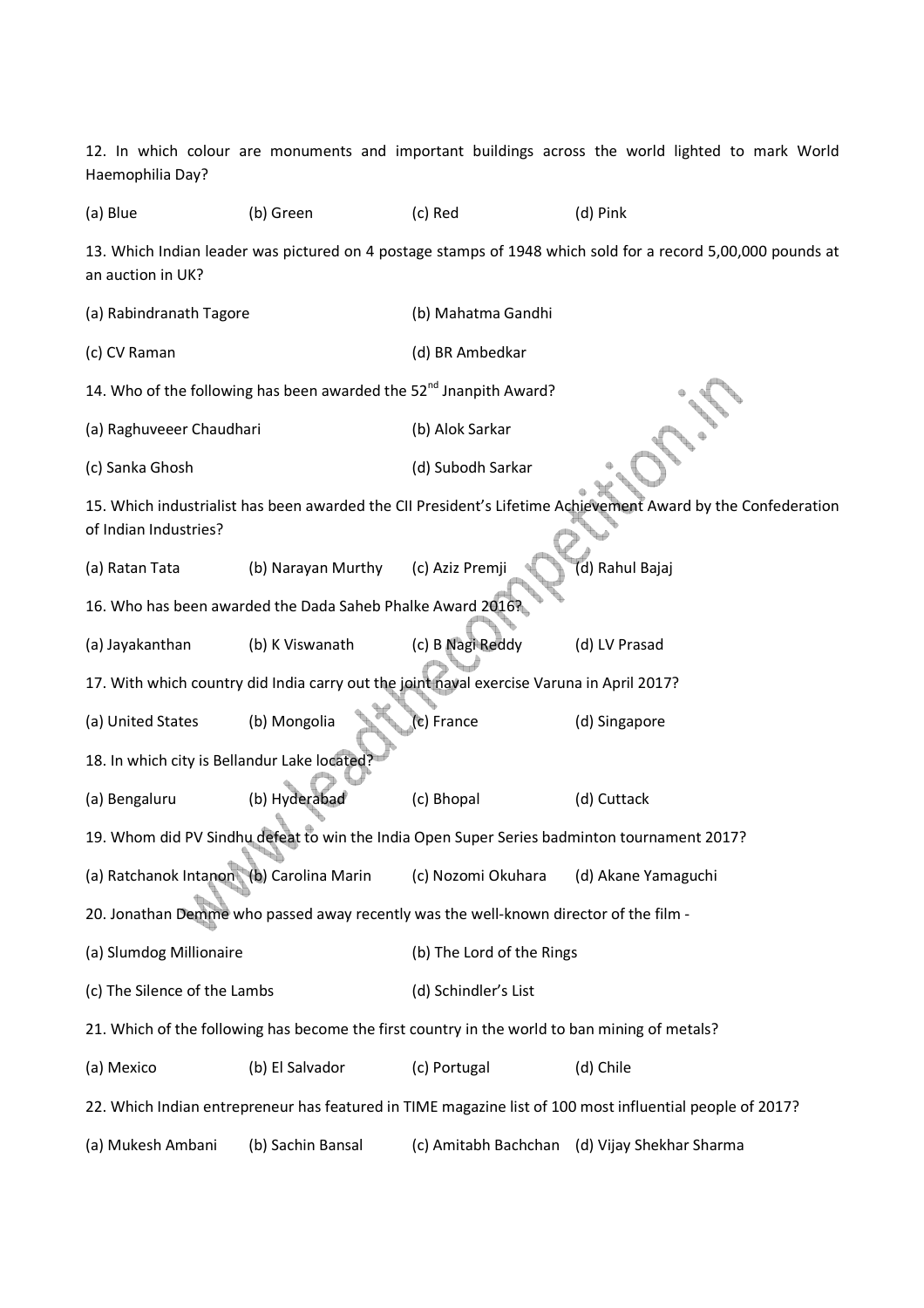23. What is length of the Chenani Nashri tunnel in Jammu and Kashmir which was inaugurated by the Prime Minister Shri Narendra Modi recently? (a) 7.56 km (b) 8.37 (c) 8.85 km (d) 9. 28 km 24. What is the price of coffee scented stamps released by the India Post in Bengaluru recently? (a) Rs. 10 (b) Rs. 5 (c) Rs. 50 (d) Rs. 100 25. In which city is the English and Foreign Languages University located? (a) Hyderabad (b) Nagpur (c) Pune (d) Bengaluru 26. Which was the constituency of Shri Vinod Khanna, film actor and MP who passed away on 27 April 2017? (a) Hoshiarpur (b) Ludhiana (c) Gurdaspur (d) Faridkot 27. Which country went without coal power for an entire day, for the first time since Industrial Revolution? (a) France (b) Great Britain (c) Spain (d) Germany 28. Who of the following has been awarded the Raj Kapoor Lifetime Achievement Award 2017 by the Maharashtra government? (a) Waheeda Rahman (b) Asha Parekh (c) Saira banu (d) Mala Sinha 29. International Mother Earth Day is observed on which of the following days in April? (a) April 22 (b) April 23 (c) April 24 (d) April 25 30. Airport at which of the following cities has been renamed Pandit Deen Dayal Upadhyay Airport? (a) Gorakhpur (b) Jhansi (c) Gwalior (d) Agra 31. Virat Kohli has been named Wisden's Leading Cricketer in the World for 2016. How many other Indians have been so far awarded the title? (a) Five (b) Four (c) Three (d) Two 32. Which State has been awarded the most film friendly state at the National Film Awards 2017? (a) Maharashtra (b) Andhra Pradesh (c) Uttar Pradesh (d) Tamil Nadu 33. On which route have the Railways introduced Vistadome coaches with glass ceiling, rotating seats and LED lighting? (a) Chennai to Ooty (b) Visakhapatnam to Araku (c) Mumbai to Pune (d) New Delhi to Jaipur 34. Which institute has been ranked at the top in the rankings released by HRD Ministry in respect of management institutes? (a) IIM, Ahmedabad (b) IIM. Bangalore (c) IIM, Kolkata (d) IIM, Lucknow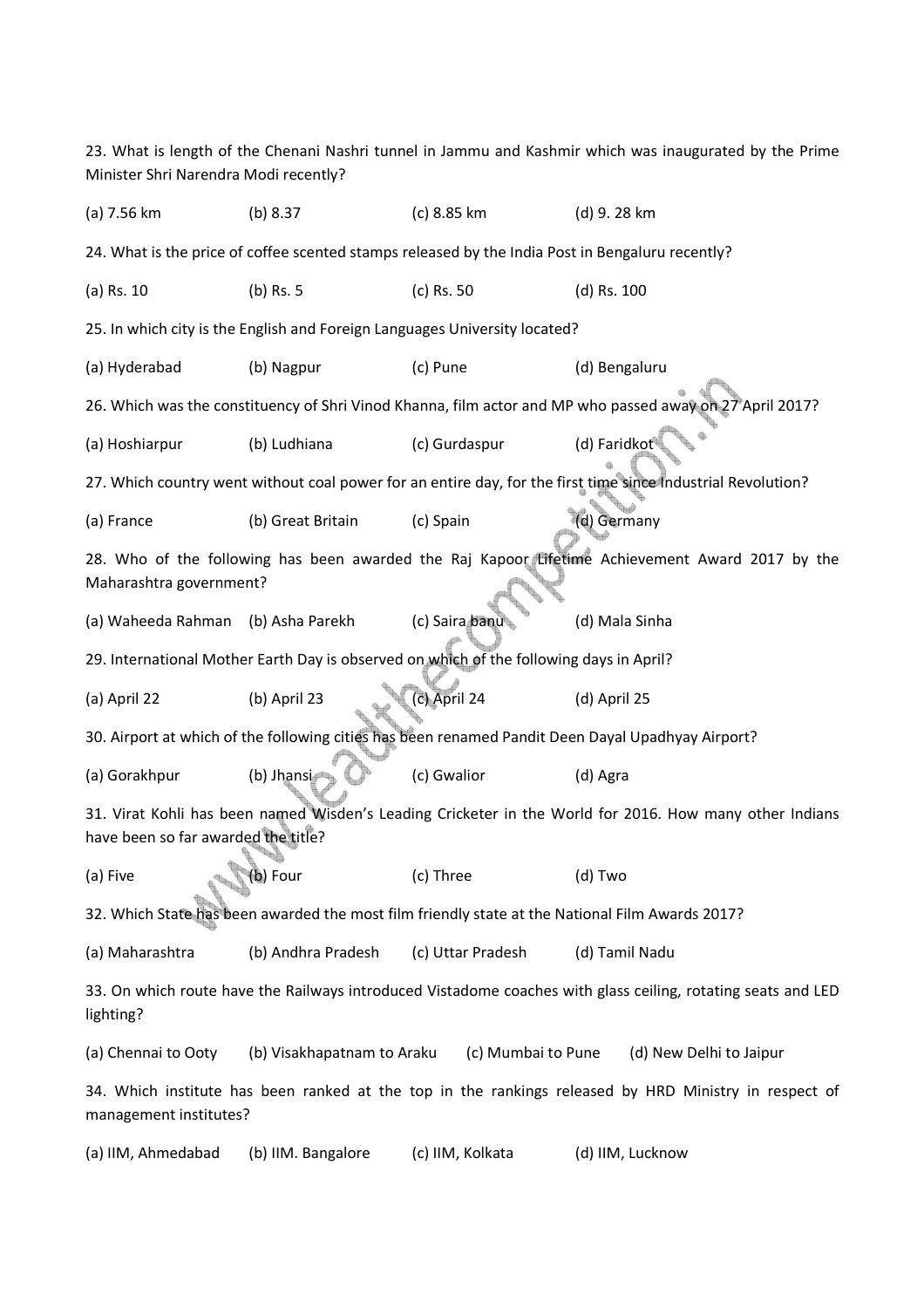| 35. Which country hosted the World Masters Game 2017 in April 2017?                                 |                                       |           |                              |                    |                     |                   |           |         |         |           |  |  |  |
|-----------------------------------------------------------------------------------------------------|---------------------------------------|-----------|------------------------------|--------------------|---------------------|-------------------|-----------|---------|---------|-----------|--|--|--|
| (a) Spain                                                                                           | (b) Australia                         |           | (c) Canada                   |                    | (d) New Zealand     |                   |           |         |         |           |  |  |  |
| 36. Which of the following has been awarded the National Award for the Best Feature Film 2016?      |                                       |           |                              |                    |                     |                   |           |         |         |           |  |  |  |
|                                                                                                     | (a) Kaasav<br>(b) Pink                |           |                              | (c) Rustom         |                     | (d) Alifa         |           |         |         |           |  |  |  |
| 37. The theme of World Health Day observed on April 7 focused on which issue?                       |                                       |           |                              |                    |                     |                   |           |         |         |           |  |  |  |
|                                                                                                     | (a) Diabetes<br>(b) Ebola             |           |                              | (c) Depression     |                     | (d) Food Safety   |           |         |         |           |  |  |  |
| 38. The Flaming Tresses of Draupadi is a book written by -                                          |                                       |           |                              |                    |                     |                   |           |         |         |           |  |  |  |
|                                                                                                     | (a) Kapil Sibal<br>(b) Veerappa Moily |           |                              | (c) Shashi Tharoor |                     | (d) Mamta Banerje |           |         |         |           |  |  |  |
| 39. Ellyse Perry, who has been awarded the Wisden Leading Woman Cricketer of the World belongs to - |                                       |           |                              |                    |                     |                   |           |         |         |           |  |  |  |
| (a) South Africa<br>(b) Australia                                                                   |                                       |           | (c) New Zealand              |                    | (d) England         |                   |           |         |         |           |  |  |  |
| 40. On which days was the Civil Services Day observed in April 2017?                                |                                       |           |                              |                    |                     |                   |           |         |         |           |  |  |  |
| (b) April 20<br>(a) April 19                                                                        |                                       |           | (c) April 21<br>(d) April 22 |                    |                     |                   |           |         |         |           |  |  |  |
| <b>Answers</b>                                                                                      |                                       |           |                              |                    |                     |                   |           |         |         |           |  |  |  |
|                                                                                                     | 1. (b)                                | 2. (a)    | 3. (b)                       | 4. (a)             | 5. (b)              | 6. (b)            | 7. (a)    | 8. (d)  | 9. (a)  | 10. (c)   |  |  |  |
|                                                                                                     | 11. $(c)$                             | 12. $(c)$ | 13. (b)                      | 14. (c)            | $\overline{15}$ (d) | 16. $(b)$         | 17. $(c)$ | 18. (a) | 19. (b) | 20. (c)   |  |  |  |
|                                                                                                     | 21. (b)                               | 22. (d)   | 23. (d)                      | 24. (d)            | 25. (a)             | 26. (c)           | 27. (b)   | 28. (c) | 29. (a) | 30. (d)   |  |  |  |
|                                                                                                     | 31. (d)                               | 32. (c)   | 33. (b)                      | 34. (a)            | 35. (d)             | 36. (a)           | 37. (c)   | 38. (b) | 39. (b) | 40. $(c)$ |  |  |  |
|                                                                                                     |                                       |           |                              |                    |                     |                   |           |         |         |           |  |  |  |

## **Additional Information on questions:**

1. Kanha Tiger Reserve became the first tiger reserve in the country to officially introduce a mascot.

5. The other ambassadors are Shahid Afridi of Pakistan, Bangladesh's Habibul Bashar, Ian Bell of England, Shane Bond of New Zealand, Australia's Mike Hussey, Kumar Sangakkara of Sri Lanka and Graeme Smith of South Africa.

8. The five cities are Puducherry, Visakhapatnam (A.P.), Udaipur (Rajasthan), Jamshedpur (Jharkhand) and Chandigarh.

11. Himachal Day is celebrated on April 15 to mark the formation after merger of 30 odd princely states in 1948. Himachal Statehood Day is celebrated on 25 January, the day in 1971 on which Himachal Pradesh became the 18th state of India.